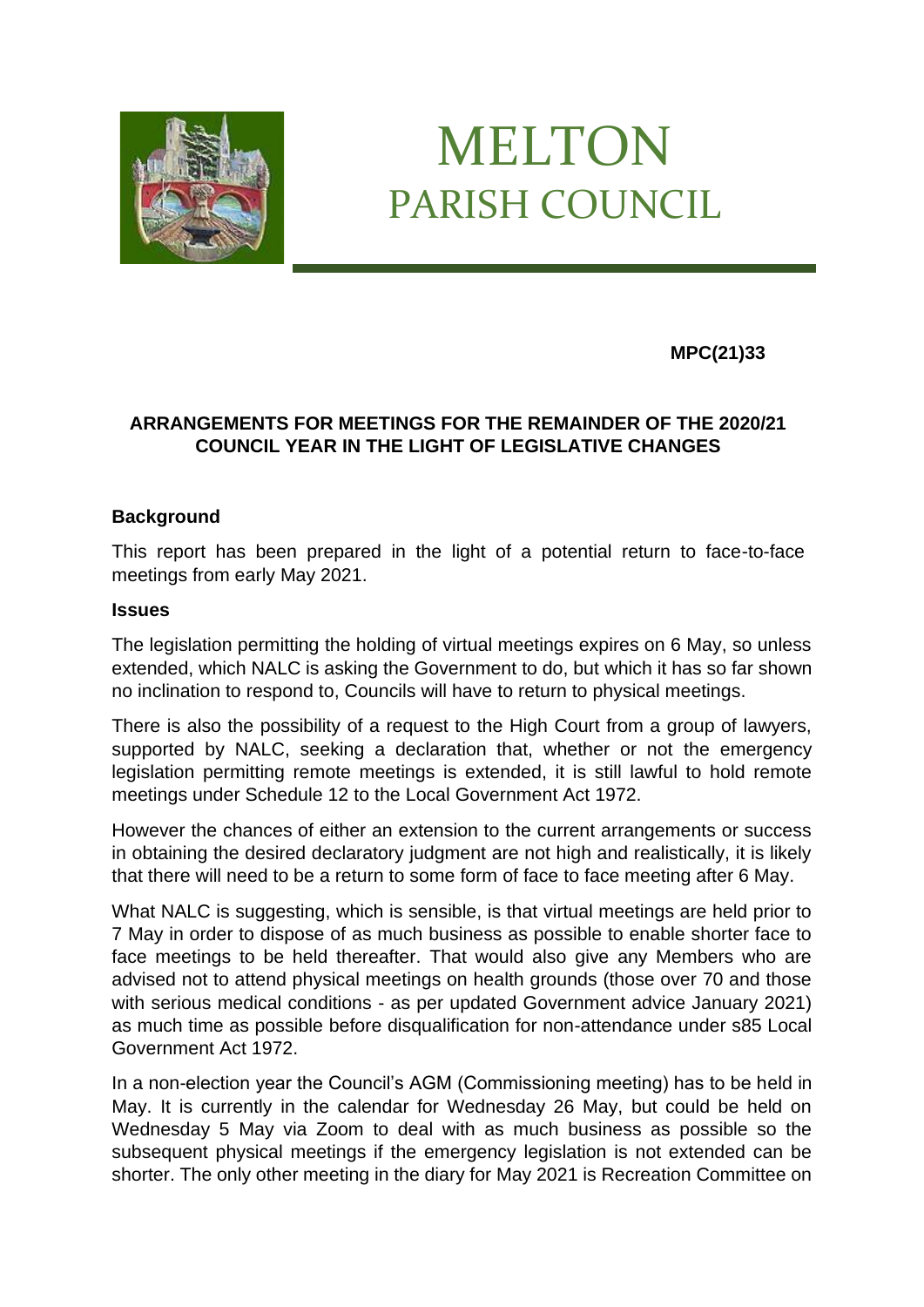19 May, and that could be rescheduled to 26 May to allow more time to elapse before holding the first face-to-face meeting since March 2020.

# **Annual Parish Meeting (APM)**

In terms of the APM, when the emergency legislation was passed last year there was an omission in respect of the APM in the Regulations that allowed for virtual meetings, and hence the APM could not be held virtually and therefore could not be held at all last year. However, this omission in the legislation was made good in late summer of 2020, so the APM can now be held virtually this year. Normally the APM has to be held between 1 March and 1 June in any year. At the moment the APM is in the diary for 28 April, so can continue to be held virtually on that date.

## **Return to face-to-face meetings**

When there is a return to physical meetings, all attendees must wear face masks, socially distance, and not sit directly facing each other. Requirements imposed on any meeting room under the Regulations will include:

- carrying out a risk assessment and taking reasonable steps to mitigate any risks identified
- the provision of sanitiser to all entering the venue
- an enhanced cleaning regime
- the provision of an NHS QR code to support test and trace.

Additionally the Council as a corporate body will need to be sure that it complies with its duty of care to any attendees to provide as safe an environment as possible. NALC has suggested ways in which Councils might reduce risk which include live streaming the proceedings / inviting members of the public to put queries to the Council via email or telephone to enable members of the community to participate without the need for a physical presence / using larger venues so social distancing can be easily achieved.

## **Recommendations**

Members are invited to agree the following recommendations:

- 1. In respect of the meetings in the calendar for May 2021:
	- Reschedule the Council's AGM from 26 May to 5 May 2021
	- Reschedule the meeting of Recreation Committee from 19 May to 26 May 2021
- 2. To remit to Finance, Employment and Risk Management Committee at its meeting on 14 April to receive and consider a report on the arrangements for the discharge of the duty of care and compliance with the Covid regulations at the Council's premises for the provision of face-to face-meetings
- 3. In the context of face-to-face meetings to agree to receive a report at next Full Council on ways in which risk might be reduced. This will include proposals like:
	- Live streaming the proceedings
	- Inviting members of the public to put queries in advance via email or telephone to enable public participation without physical attendance